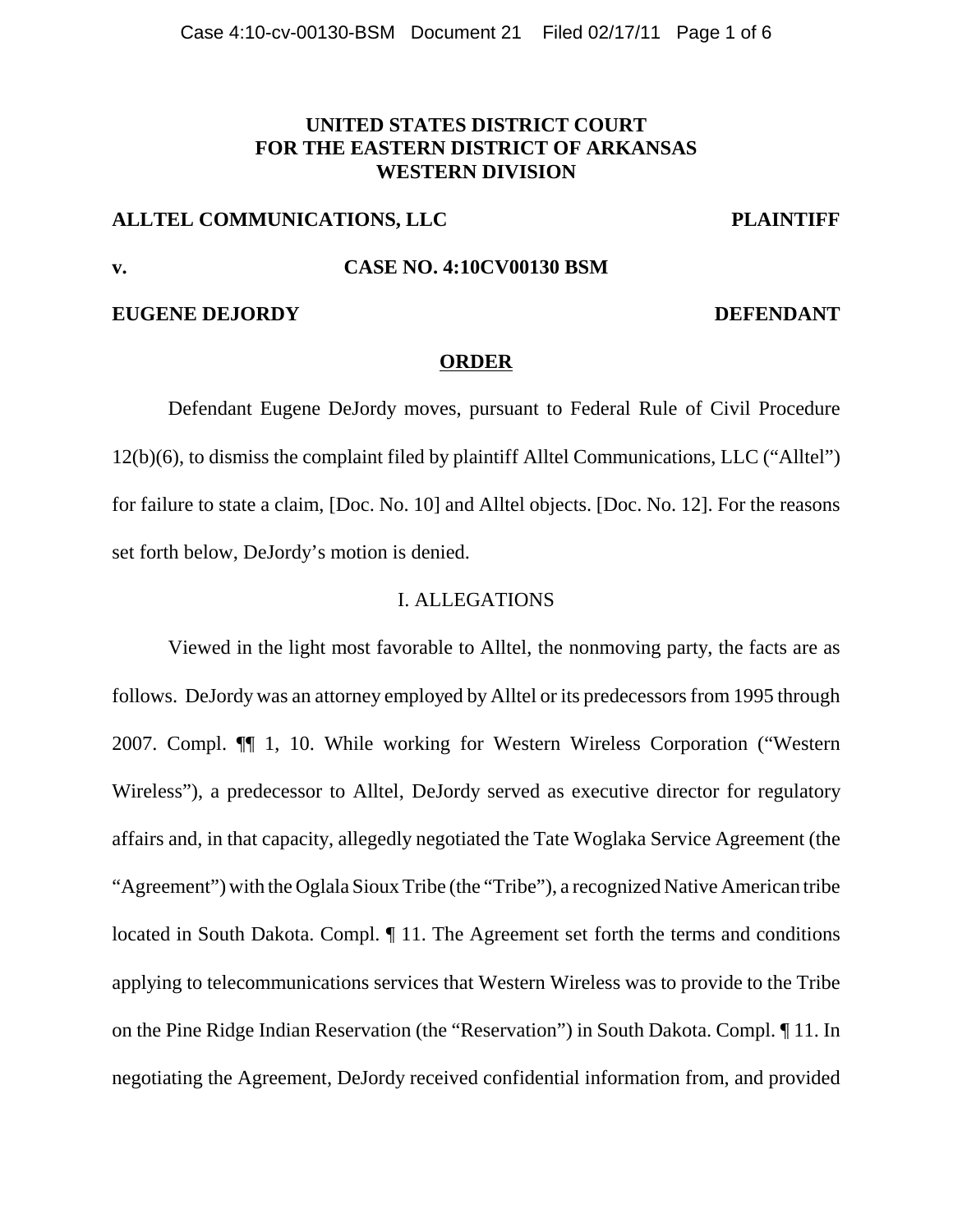confidential legal advice to, Western Wireless. Compl. ¶ 11.

Western Wireless was acquired by Alltel's parent corporation in August 2005, and DeJordy became Alltel's senior vice president for regulatory affairs. Compl. ¶ 12. On November 2, 2007, DeJordy was terminated for unsatisfactory performance. Compl. ¶ 13. Alltel alleges that DeJordy was paid \$2,039,983 in severance in exchange for entering into a separation agreement that contained a nonsolicitation provision, as well as confidentiality and noncooperation provisions. Compl. ¶ 13-15.

In the summer of 2008, DeJordy recruited Tom Reiman, an Alltel employee, to join him in forming a company to provide telecommunications services to Alltel's customers on Native American tribal reservations. Compl. ¶ 19. DeJordy and Reiman formed Native American Telecom Enterprises, LLC ("Native American Telecom"), a South Dakota corporation that manages tribally-owned telecommunications systems. Compl. ¶ 20.

On January 9, 2009, Alltel's parent corporation formally merged with Verizon Wireless. Compl.  $\sqrt{\ }$  22. Prior to that date, the companies agreed to divest certain properties (Alltel's South Dakota assets among them) that could jeopardize competition and raise antitrust concerns. Compl. ¶ 22. In compliance with its agreement with the Department of Justice, Verizon Wireless completed an auction process to accept bids for the South Dakota assets. Compl. ¶ 23. As a result of the bidding process, AT&T Mobility, LLC was to receive the South Dakota assets, including those on the Reservation. Compl. ¶ 23.

When the Tribe learned of Verizon Wireless's planned sale of the assets on the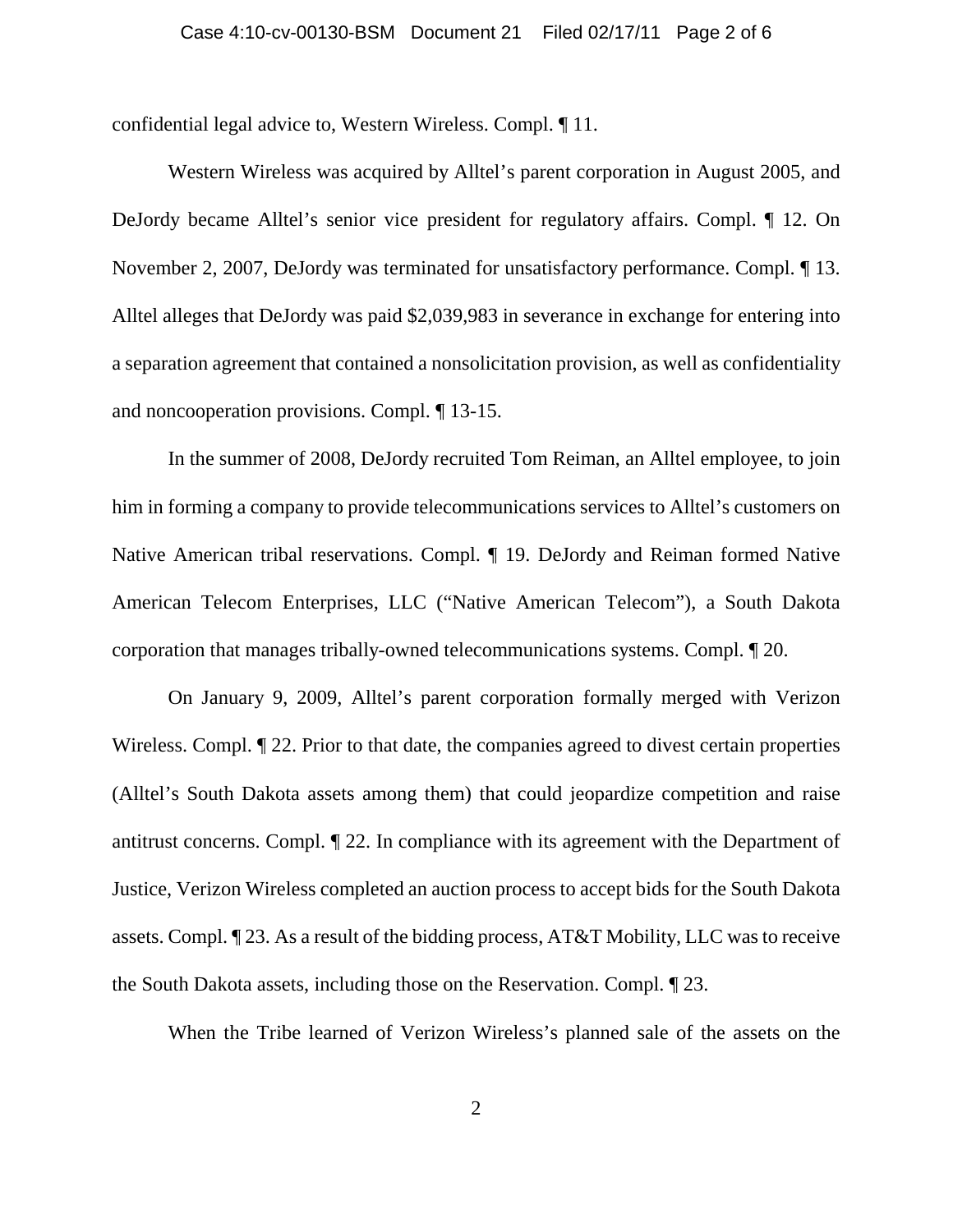### Case 4:10-cv-00130-BSM Document 21 Filed 02/17/11 Page 3 of 6

Reservation, it initiated an effort to obtain the assets for itself. Compl. ¶ 24. Specifically, counsel for the Tribe wrote to the FCC that the Tribe was "exercising Tribal sovereignty and jurisdiction pursuant to the [Agreement]" and planned to "take ownership and control of telecommunications services and facilities" on the Reservation. Compl. ¶ 25. Indeed, DeJordy notified Verizon that he represented the Tribe and formally requested that Verizon divest the assets directly to the Tribe. Compl. ¶ 26. DeJordy later argued that the sovereignty provisions of the Agreement mandated that Verizon Wireless turn over the assets to the Tribe. Compl. ¶ 27.

On October 21, 2009, the Tribe brought suit in the Oglala Sioux Tribal Court seeking to enjoin Alltel and Verizon Wireless from selling the assets to AT&T. Compl. ¶ 28. The tribe based its petition for a injunctive relief on its claimed rights under the Agreement. Compl. ¶ 28. Alltel alleges that DeJordy secretly acted as the Tribe's attorney as proven by his name appearing on the certificate of service and by an email communication from the Tribe's attorney of record that stated that "her filing was on behalf of another attorney ... DeJordy." Compl. ¶¶ 29-30. Alltel alleges that DeJordy was providing legal advice to the Tribe by suggesting the arguments it should make in seeking to obtain the assets on the Reservation. Compl. ¶ 32.

On November 4, 2009, counsel for Alltel wrote to DeJordy to remind him that the confidentiality provision in his separation agreement forbade him from supporting the Tribe in a legal proceeding against Alltel as well as "his ethical obligation not to represent a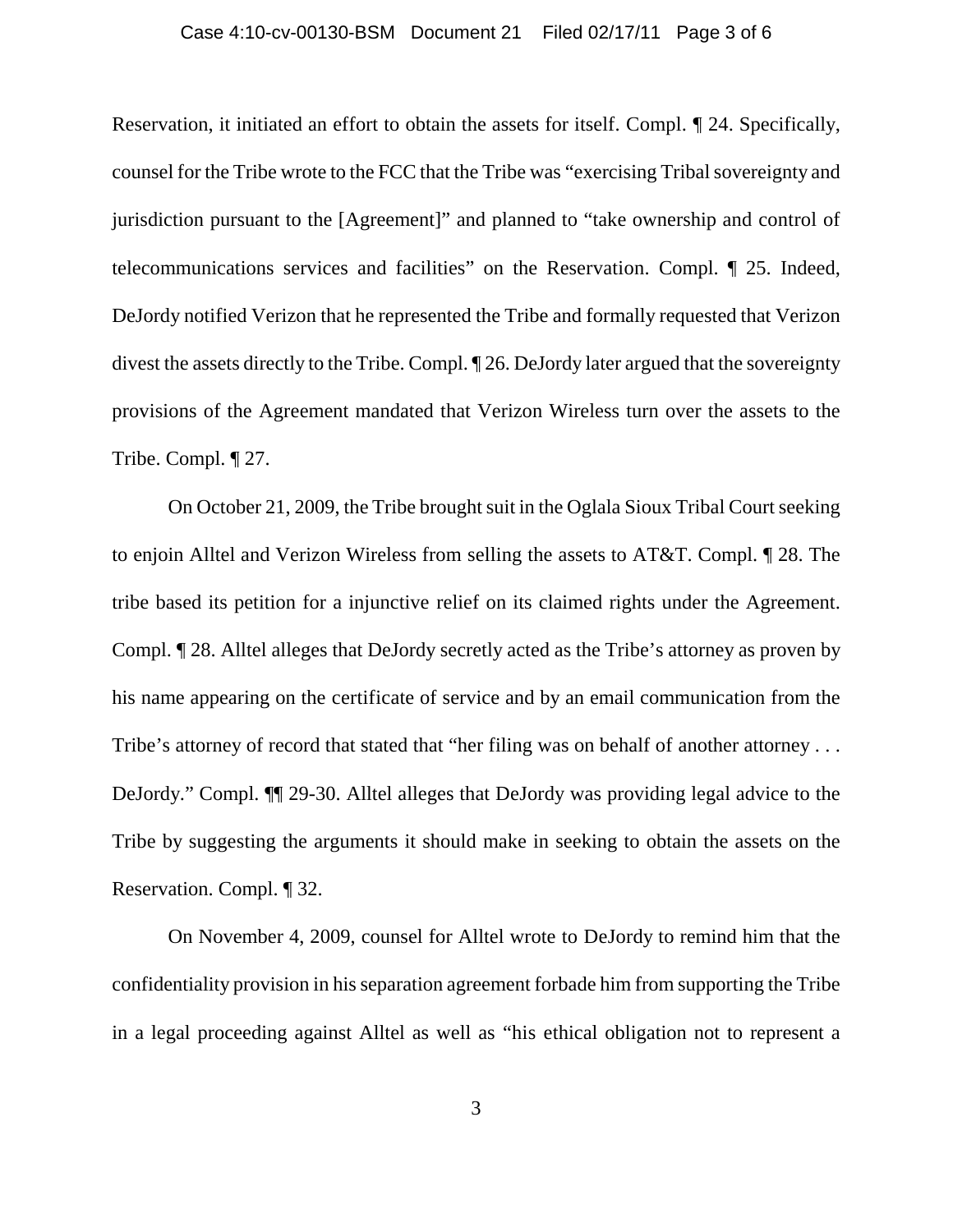### Case 4:10-cv-00130-BSM Document 21 Filed 02/17/11 Page 4 of 6

different client in a substantially related matter in which that client's interests are materially adverse to the interests of a former client." Compl. ¶ 33. Additionally, Alltel alleges that Verizon Wireless's in-house counsel received forwarded email communications that indicated DeJordy was advising the Tribe in its settlement negotiations. Compl. ¶ 34. DeJordy has refused to acknowledge any violation of the separation agreement and has declined to return sums paid to him pursuant to that Agreement. Compl. ¶ 35.

## II. MOTION TO DISMISS STANDARD

"Dismissal is proper where the plaintiff's complaint fails to state a claim upon which relief can be granted." *Schaaf v. Residential Funding Corp*., 517 F.3d 544, 549 (8th Cir. 2008) (citing Fed. R. Civ. P. 12(b)(6)). Accepting as true all of the factual allegations contained in the complaint, the court must review the complaint to determine whether its allegations show that the pleader is entitled to relief. *Id.* "The plaintiff need not prove specific facts in support of their allegations, but . . . must include sufficient factual information to provide the 'grounds' on which the claim rests, and to raise a right to relief above a speculative level." *Id.* (internal citations omitted).

## III. DISCUSSION

The motion to dismiss is denied. DeJordy argues that the separation agreement is invalid because it is "overly broad in geographic scope, contains no time limitation, and does not protect a legitimate interest of the plaintiff." In support of this argument, he cites *Bendinger v. Marshalltown Trowell Co.*, 994 S.W.2d 468 (Ark. 1999). While *Bendinger*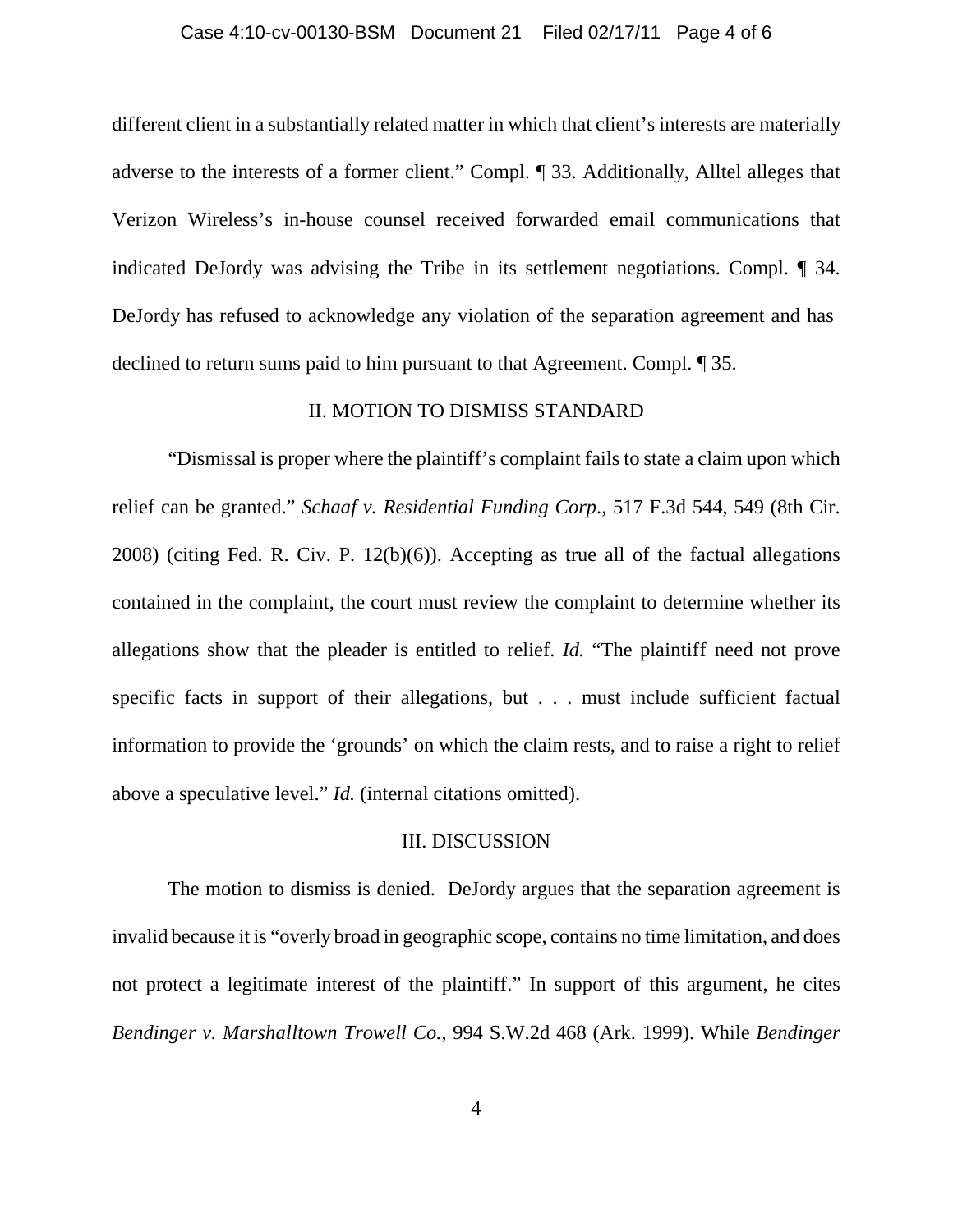### Case 4:10-cv-00130-BSM Document 21 Filed 02/17/11 Page 5 of 6

addresses the validity of covenants not to compete under Arkansas law, it does not address the type of restrictions imposed by DeJordy's separation agreement. As Alltel points out, the separation agreement did not prevent DeJordy from competing against Alltel. He was free to compete with Alltel at any time. The separation agreement limits DeJordy's use of confidential information he obtained while employed at Alltel and prevents him from recruiting current Alltel employees for a period of one year. As such, the standards regarding the appropriate geographic and temporal scope of covenants not to compete do not necessarily apply to the present contract.

For a post-employment contractual restriction to be valid, it must be founded upon valuable consideration, impose a reasonable restraint on the parties, and inflict no injury upon the public's interest in free trade. *See Orkin Exterminating Co. v. Murrell*, 206 S.W.2d 185, 189 (Ark. 1947). The first requirement is easily satisfied because DeJordy received a two million dollar check in consideration for the restrictions contained in the agreement. The latter two requirements will be examined separately as they apply to the confidentiality and noncooperation as well as the nonsolicitation provisions.

The confidentiality and noncooperation provision only imposed on DeJordy the restraint already imposed upon him by the Model Rules of Professional Conduct, namely the duty not to "represent another person in the same or a substantially related matter in which that person's interest are materially adverse to the interests of a former client unless the former client gives informed consent, confirmed in writing." Model R. Prof. Conduct 1.9(a).